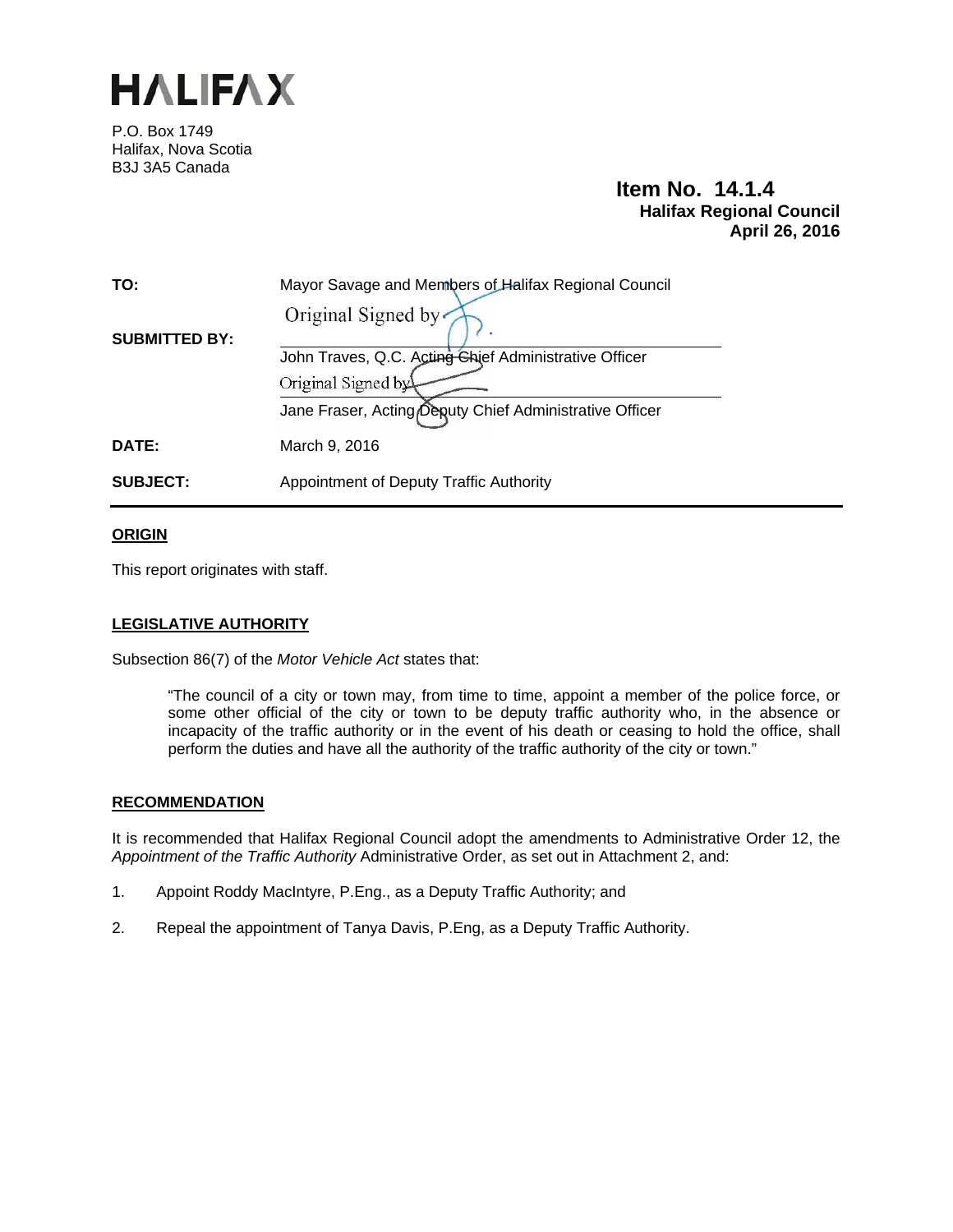# **BACKGROUND**

On December 9, 1997, Council adopted Administrative Order 12, the *Appointment of the Traffic Authority*  Administrative Order under the authority of the now repealed *Halifax Regional Municipality Act*.

Currently, under Administrative Order 12, Council has appointed Bruce Zvaniga, P.Eng., as the Traffic Authority for the Municipality and Taso Koutroulakis, P. Eng. and Tanya Davis, P.Eng., as the Deputy Traffic Authorities.

### **DISCUSSION**

On September 18th, 2015, Tanya Davis left Transportation & Public Works leaving the second Deputy Traffic Authority positon vacant.

Staff is recommending that Council appoint Mr. Roddy MacIntyre, P.Eng, as the second Deputy Traffic Authority who may act in the stead of Mr. Koutroulakis when Mr. Koutroulakis is absent. This will ensure that the duties of the Deputy Traffic Authority will continue to be fulfilled on behalf of the Municipality.

Mr. Roddy MacIntyre has a Civil Engineering degree from the Technical University of Nova Scotia specializing in Traffic and Transportation Engineering and Transportation Planning. Since 2004, he has held various positions within HRM's Traffic Management group where he was responsible for a wide range of activities related to the operation of the regional roadway network. In his current position as Senior Traffic Operations Engineer he is responsible for all aspects of the effective operation of the roadway network by providing technical and management direction to staff related to traffic analysis, regulatory control (including pavement markings and signage), intersection and traffic signal design as well as providing assistance in the establishment of capital and operating budgets.

#### **FINANCIAL IMPLICATIONS**

None

#### **RISK CONSIDERATION**

There are no significant risks associated with the recommendations in this Report. The risks considered rate Low.

To reach this conclusion, consideration was given to operational risks.

#### **COMMUNITY ENGAGEMENT**

None

#### **ENVIRONMENTAL IMPLICATIONS**

None

#### **ALTERNATIVES**

Council may refuse to amend Administrative Order. This will leave the Municipality with only the Traffic Authority to cover off during the Deputy Traffic Authority's vacation.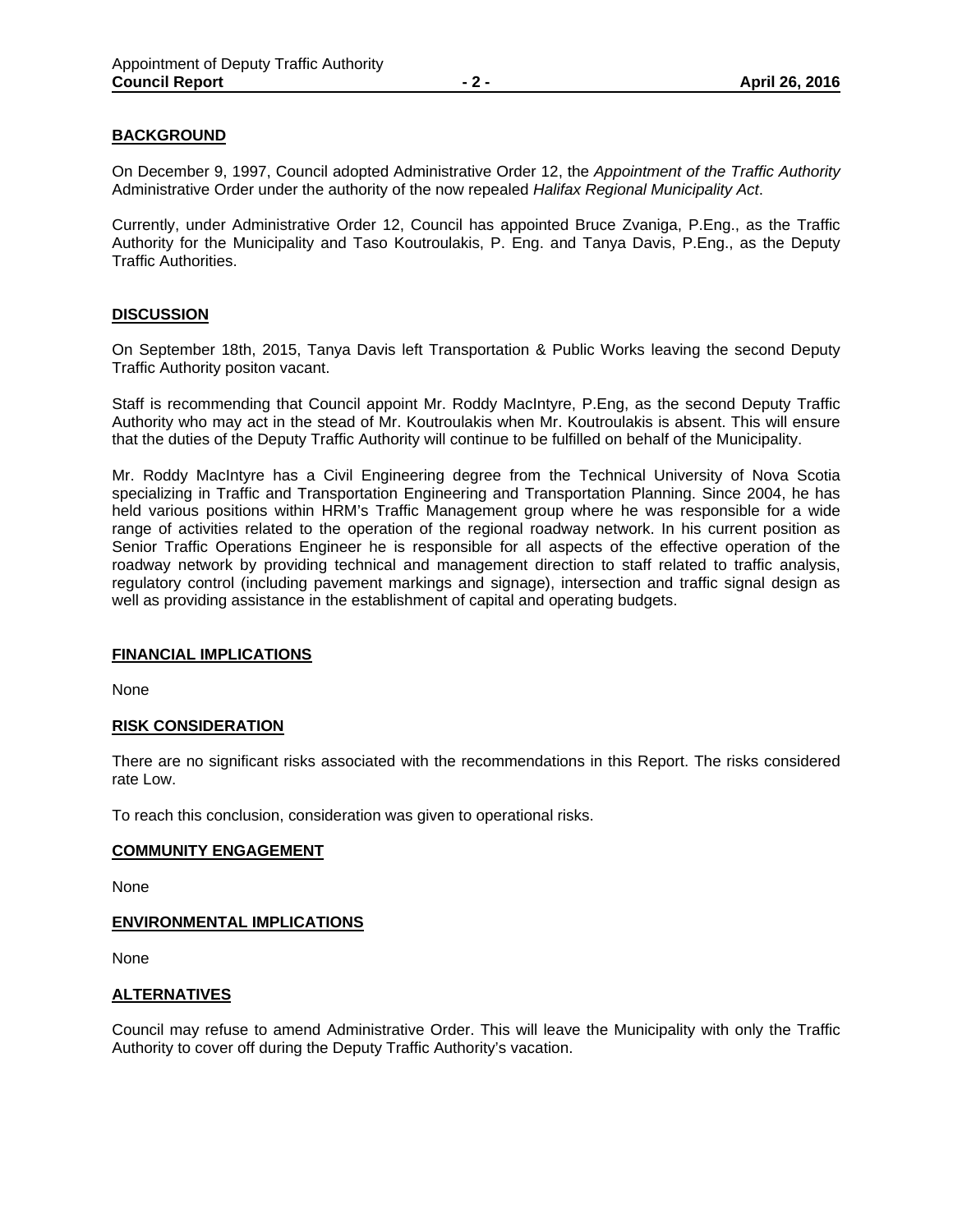# **ATTACHMENTS**

| Attachment 1 | Showing proposed changes to Administrative Order 12           |
|--------------|---------------------------------------------------------------|
| Attachment 2 | Administrative Order Amending Administrative Order 12         |
| Attachment 3 | Incorporating all proposed changes to Administrative Order 12 |

A copy of this report can be obtained online at http://www.halifax.ca/council/agendasc/cagenda.php then choose the appropriate meeting date, or by contacting the Office of the Municipal Clerk at 902.490.4210, or Fax 902.490.4208.

| Report Prepared by: | Beate Shannon-Hartlen. Coordinator, Transportation & Public Works, 902.490.4862 |
|---------------------|---------------------------------------------------------------------------------|
|                     |                                                                                 |
| Report Reviewed by: | Derk Slaunwhite, Senior Solicitor, 902.490.4226                                 |
|                     |                                                                                 |
| Report Approved by: |                                                                                 |
|                     | Martin Ward, Q.C., A/Director, Legal, Insurance & Risk Management Services,     |
|                     | 902.490.4226                                                                    |
|                     |                                                                                 |
|                     |                                                                                 |
|                     |                                                                                 |
| Report Approved by: | Bruce Zvaniga, P. Eng., Director Transportation & Public Works 902.490.4855     |
|                     |                                                                                 |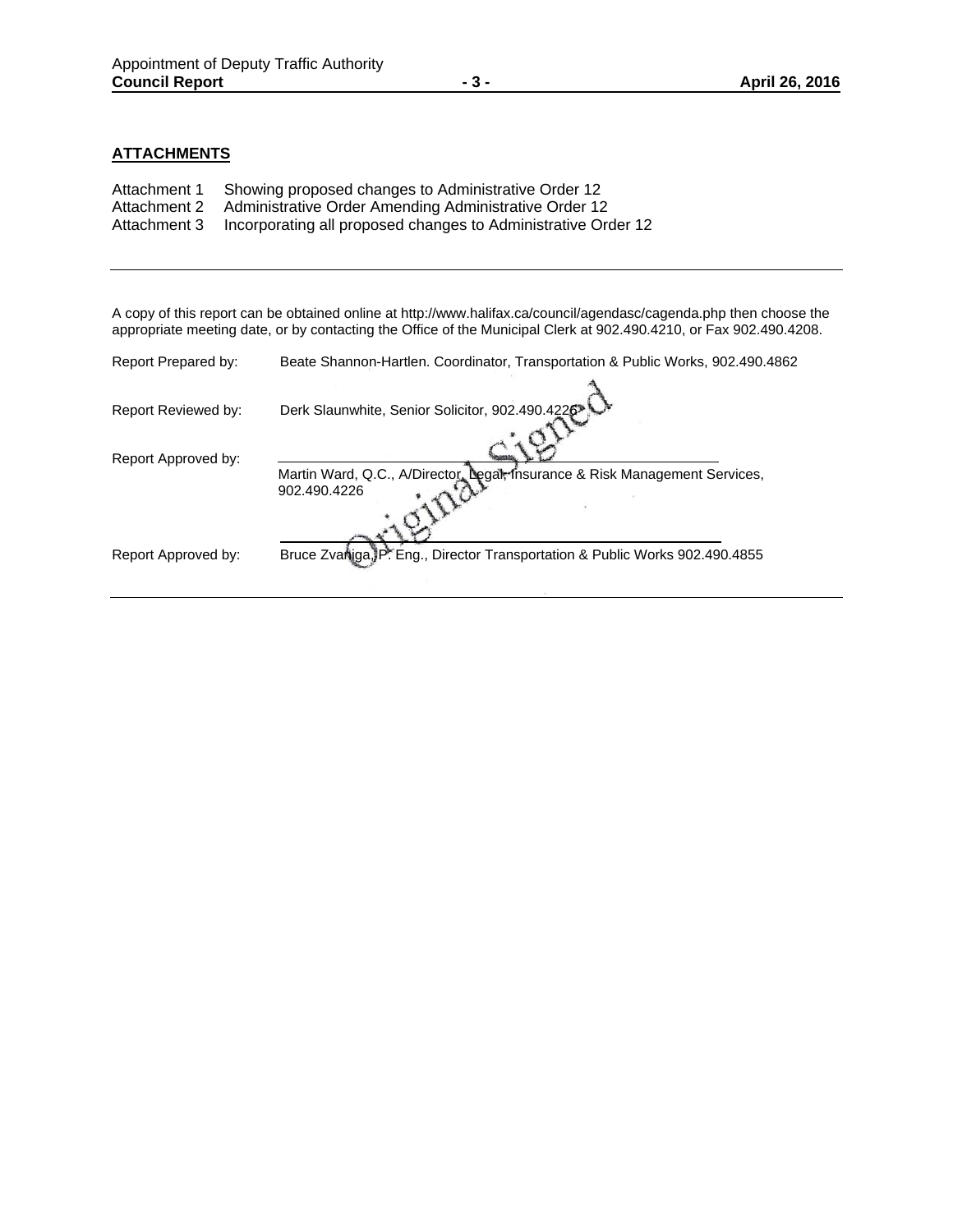#### **Attachment 1**

(showing proposed changes)

#### **HALIFAX REGIONAL MUNICIPALITY ADMINISTRATIVE ORDER NUMBER 12**

Respecting the Appointment of the Traffic Authority

**BE IT RESOLVED** as an Administrative Order of the Council of the Halifax Regional Municipality as follows:

#### **SHORT TITLE**

1. The Administrative Order may be cited as Administrative Order Number 12, the *Appointment of the Traffic Authority*.

# **TRAFFIC AUTHORITY APPOINTED**<br>2. Mr. Bruce Zvaniga, P.Eng., is he

2. Mr**.** Bruce Zvaniga, P.Eng., is hereby appointed as the Traffic Authority as defined in Section 321 of the *Halifax Regional Municipality Charter*, and responsible for performing the duties set out in the Act.

#### **DEPUTY TRAFFIC AUTHORITY**

3. (1) Mr. Taso Koutroulakis, P.Eng., is hereby appointed as a Deputy Traffic Authority who shall, in the absence or incapacity of the traffic authority or in the event of his death or ceasing to hold the office, perform the duties and have all the authority of the traffic authority.

 (2) **Ms. Tanya Davis** Mr. Roddy MacIntyre, P.Eng., is hereby appointed as a Deputy Traffic Authority who shall, in the absence or incapacity of the traffic authority or in the event of his death or ceasing to hold the office, perform the duties and have all the authority of the traffic authority.

Done and passed in Council this 9th day of December, 2003.

Mayor

Municipal Clerk

\_\_\_\_\_\_\_\_\_\_\_\_\_\_\_\_\_\_\_\_\_\_\_\_\_\_\_\_\_\_\_\_\_\_\_

\_\_\_\_\_\_\_\_\_\_\_\_\_\_\_\_\_\_\_\_\_\_\_\_\_\_\_\_\_\_\_\_\_\_\_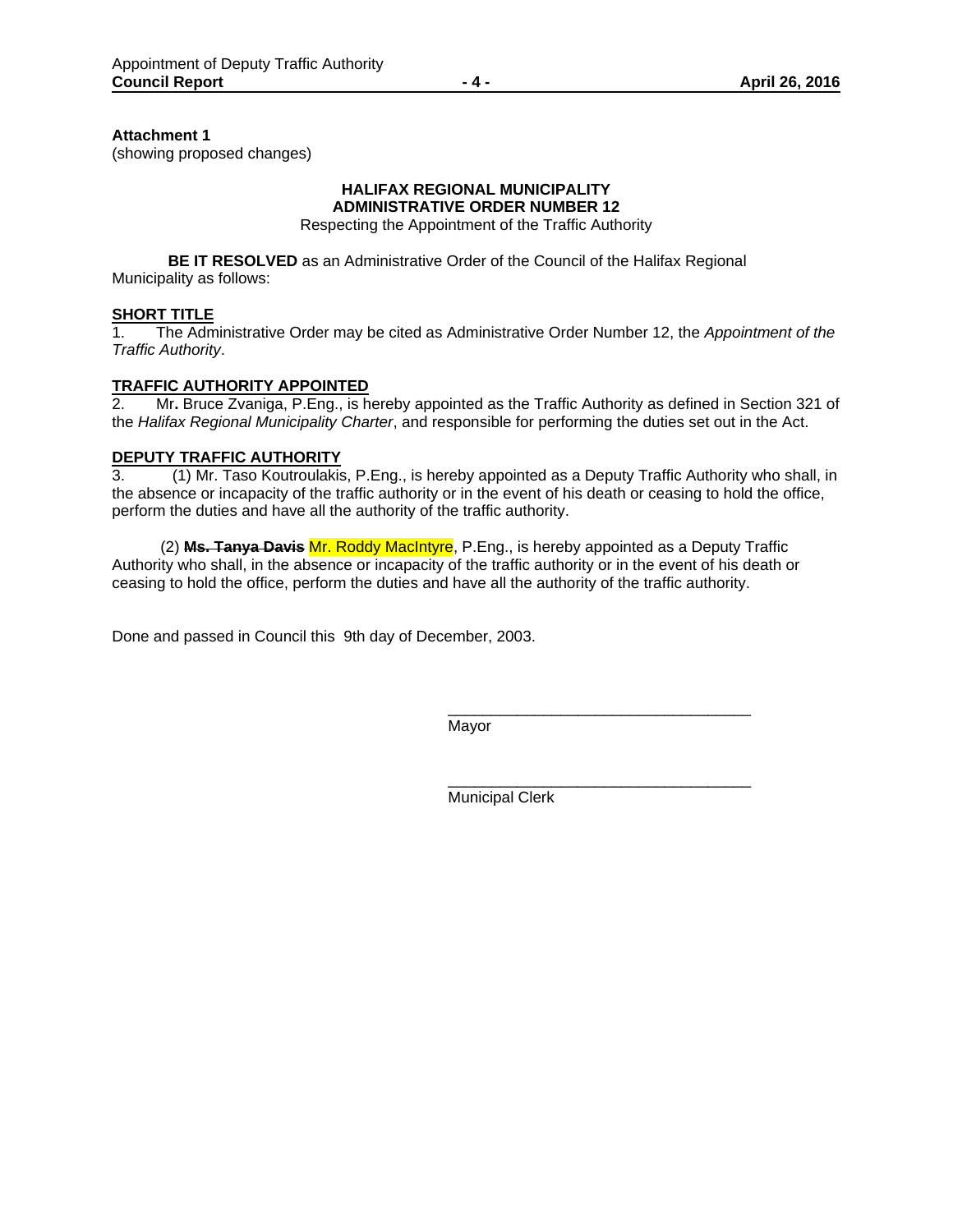**Attachment 2** 

(Amending Administrative Order)

# **HALIFAX REGIONAL MUNICIPALITY ADMINISTRATIVE ORDER NUMBER 12**

Respecting the Appointment of the Traffic Authority

**BE IT RESOLVED** as an Administrative Order of the Council of the Halifax Regional Municipality that Administrative 12, the *Appointment of the Traffic Authority Administrative Order*, be further amended as follows:

- 1. Subsection 2 of section 3 is amended by:
	- (a) striking out the name and abbreviation "Ms. Tanya Davis" at the beginning of the subsection; and
	- (b) adding the name and abbreviation "Mr. Roddy MacIntyre" at the beginning of the subsection.

Done and passed in Council this day of April, 2016.

Mayor

\_\_\_\_\_\_\_\_\_\_\_\_\_\_\_\_\_\_\_\_\_\_\_\_\_\_\_\_\_\_\_\_\_\_\_ Municipal Clerk

\_\_\_\_\_\_\_\_\_\_\_\_\_\_\_\_\_\_\_\_\_\_\_\_\_\_\_\_\_\_\_\_\_\_\_